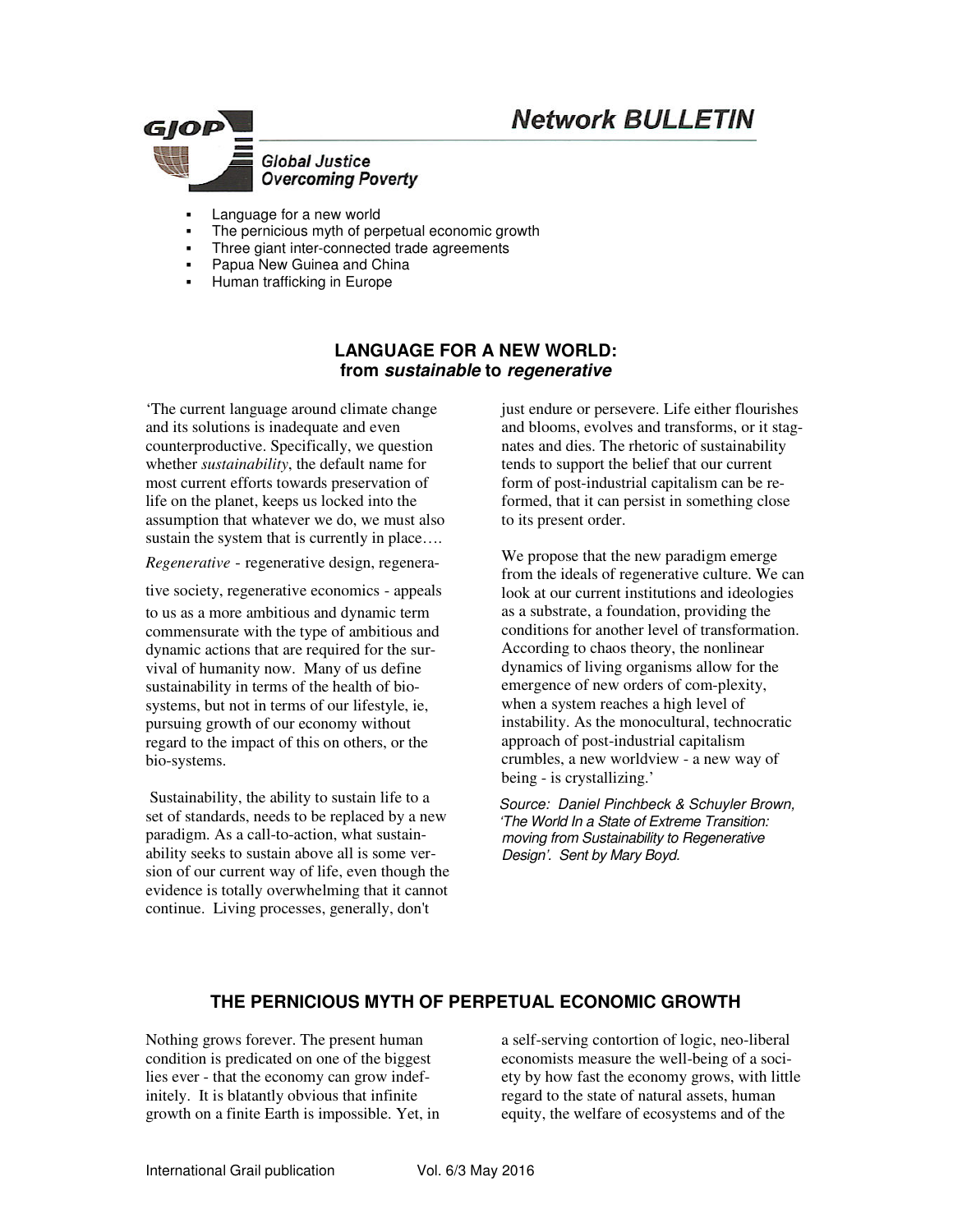world's species and the extent to which people and society are happy. Living as if Earth's nature has no worth other than to be liquidated for consumption degrades ourselves and ecosystems, and can only end in our ruin socially and economically and the collapse of the biosphere.

Economic growth comes at enormous economic, social and environmental costs so long as we seek ever more material possessions while systematically degrading not only our habitat, but also our future resource base and potential for advancing broad-based community.

*Source: Dr. Glen Barry, EcoInternet, New York City, 15 May, 2016* 

#### **THREE GIANT INTER-RELATED TRADE AGREEMENTS**

**The Trans-Pacific Partnership agreement** 

**(TPP)** has been signed by all the twelve participating countries and the text has finally been exposed. These countries have yet to ratify the agreement and pass implementing legislation. The agreement will come into force when a minimum of 6 countries, including the two most populous, Japan and the USA, complete these two final requirements. This is not yet assured.

We have reported on the TPP over several Bulletins. We all need to know about two other giant trade deals currently being negotiated behind closed doors: the Regional Comprehensive Economic Partnership  $(RCEP)<sup>1</sup>$  and the Trade In Services Agreement  $(TISA)$ .<sup>2</sup> Fifty countries are currently involved in TISA, ie, 23 members of the World Trade Organisation (WTO) including the European Union (EU) of 28 countries. Here is a brief report of these proposed agreements.

#### **RCEP**

The RCEP rivals the TPP, being potentially double its size, including China and India, the two most populous countries and among the

top fast-growing economies. Trade experts believe that eventually the two agreements will come together in a wider Asia-Pacific Economic Cooperation (APEC) agreement. But first, Washington and Beijing would have to resolve their differences and economic conditions improve. How long might this take? Some think ten to fifteen years.

The most recent round of RCEP negotiations took place at the end of April in Perth, Australia, and negotiations will resume in Auckland, New Zealand, 12 - 18 June. RCEP trade ministers will then meet  $1 - 7$  August, with a view to finalising the text by January 2017.

Fair trade groups in RCEP countries are demanding a more open and democratic process in the negotiations and oppose such harmful proposals as strengthened monopolies on medicines, Investor-State Dispute provisions and increases in temporary workers.

# **TISA**

The TISA negotiations involve mostly industrialised countries led by the USA and Europe, with a minority of developing countries. Participation is open to all members of the World Trade Organisation (WTO). China, while not yet a member, has applied to join TISA.

The negotiating texts were supposed to remain secret now and for five years after the deal is finalised or abandoned, but Wikileaks has recently released the most updated draft texts on three new annexes to the proposed agreement: State-Owned Enterprises (SOEs); Professional Services and New Provisions Applicable to All Services.

 $\overline{a}$ <sup>1</sup> Involving10 members of the Association of South-East Asian Nations (ASEAN) plus Australia, China, India, Japan, Republic of Korea and New Zealand.

<sup>&</sup>lt;sup>2</sup> In addition to the EU, current TISA participants are Australia, Canada, Chile, Colombia, Costa Rica, Hong Kong, Iceland, Israel, Japan, Korea, Liechtenstein, Mauritius, Mexico, New Zealand, Norway, Pakistan, Panama, Peru, Switzerland, Taiwan, Turkey and USA.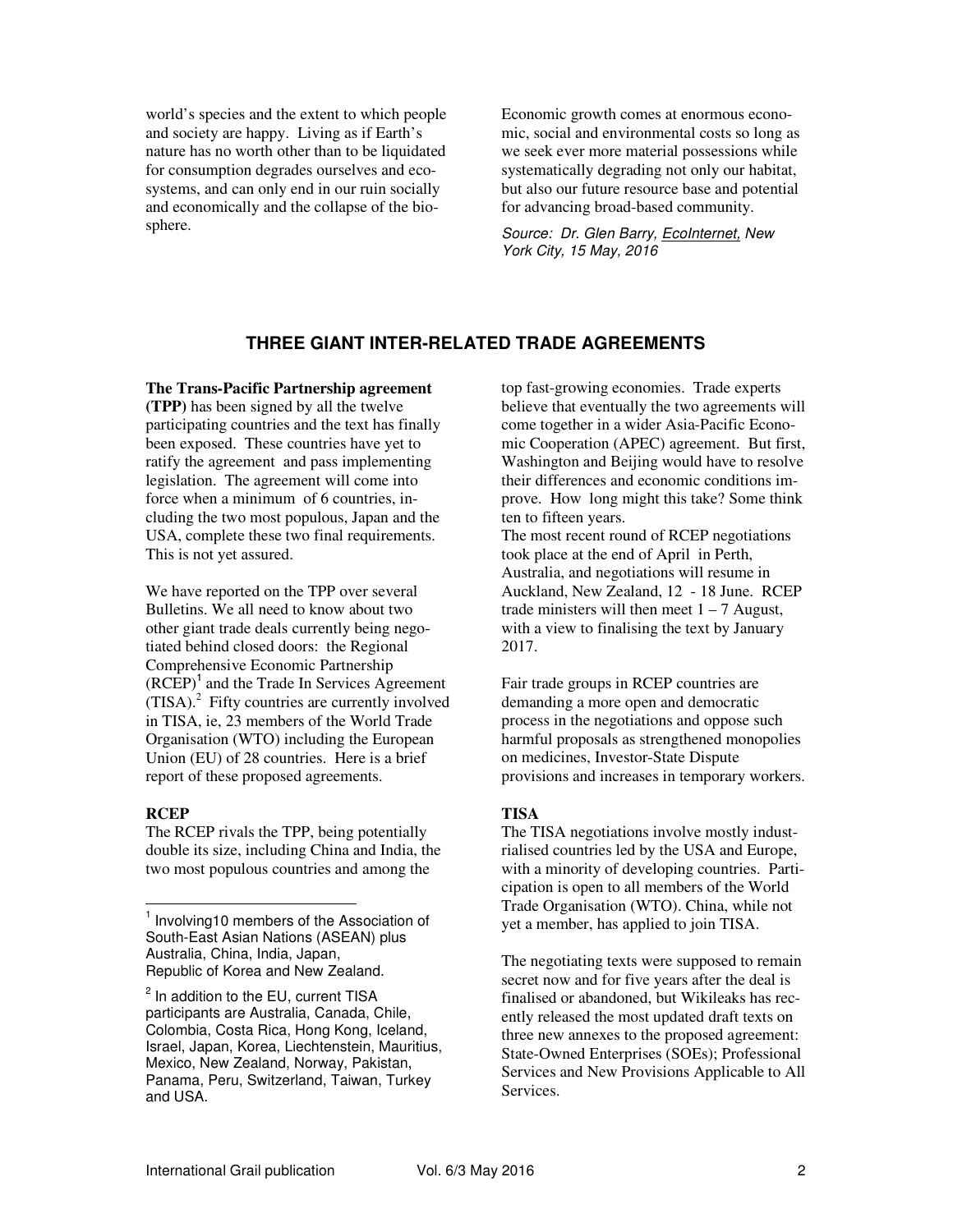Already leaked texts covered financial services, e-commerce, movement of natural persons, telecommunications and transparency.

The recently released texts have been analysed by experts in several countries. Summarised here are comments from Dr Patricia Ranald, Convenor of the Australian Fair Trade and Investment Network (AFTINET), Sanya Reid Smith, legal adviser to the Third World Network, and Law Professor Jane Kelsey, Auckland University, New Zealand. Pat Ranald observes that New Provisions restrict possibilities for governments to require foreign companies to employ local workers. They would also make it harder for all the TISA countries to regulate global services companies effectively, including those in the finance sector. Recently the Panama Papers have revealed that global corporations need more, rather than less, regulation and so these secret TISA proposals are quite unacceptable.

Sanya Reid Smith points out that these same proposals would restrict the capacity for developing countries to regulate foreign investment so as to promote development, which is what the industrialised TISA countries did when they were developing. The Professional Services annex would restrict how governments and professional associations might regulate requirements and standards for foreign services providers in a wide range of professional fields.

According to Jane Kelsey's analysis of the annex on State Owned Enterprises (SOEs),it is clear that China is the main target of the proposal of the USA to force SOEs to operate like private sector businesses. The proposal does not directly require countries to privatise, but 'creates the conditions for privatisation by stealth'.

The leaks expose the intention of corporations to use TISA to further tighten limits on democratically elected governments to legislate and regulate in the public interest..

*Sources: Australian Financial Review, 27 April 2016; AFTINET Media Release 26 May 2016. Compiled by Alison Healey.*

#### **PAPUA NEW GUNEA AND CHINA**  Increasing engagement

By September 2015, the volume of trade between Papua New Guinea (PNG) and China had reached US\$2.1 billion (6.17 billion kina), according to the Chinese Ambassador to PNG This was an increase of 55% over the same period the previous year. Imports from China grew 46.55%, and exports to China by 71%. More commodities were sold to China than imported, which was good for Papua New Guinea. China's main imports were in PNG's commodities, particularly as a major buyer of PNG's liquefied natural gas (LNG).

Ambassador Li says that China Petroleum and Chemical Corporation (Sinopec) is expected to buy natural gas from PNG for the next 20 years at two million tonnes per year

More companies in China are interested in in-

vesting in the resources and extractive industries in Papua New Guinea, says Li. The Zijin Company has already made investments in the Porgera gold mine which is progressing in its development. The Guandong Rising Access Management has taken over from PanAust as the operator of the Frieda River copper-gold project and are planning to invest heavily there. And the China National Offshore Oil Corporation has begun oil well exploration in the Southern Highlands this year.

 'There is more interest coming, bringing opportunities for enhanced cooperation between our two countries', says the Ambassador.

*Source: Eric Balaria, The National (PNG), www.thenational.com*